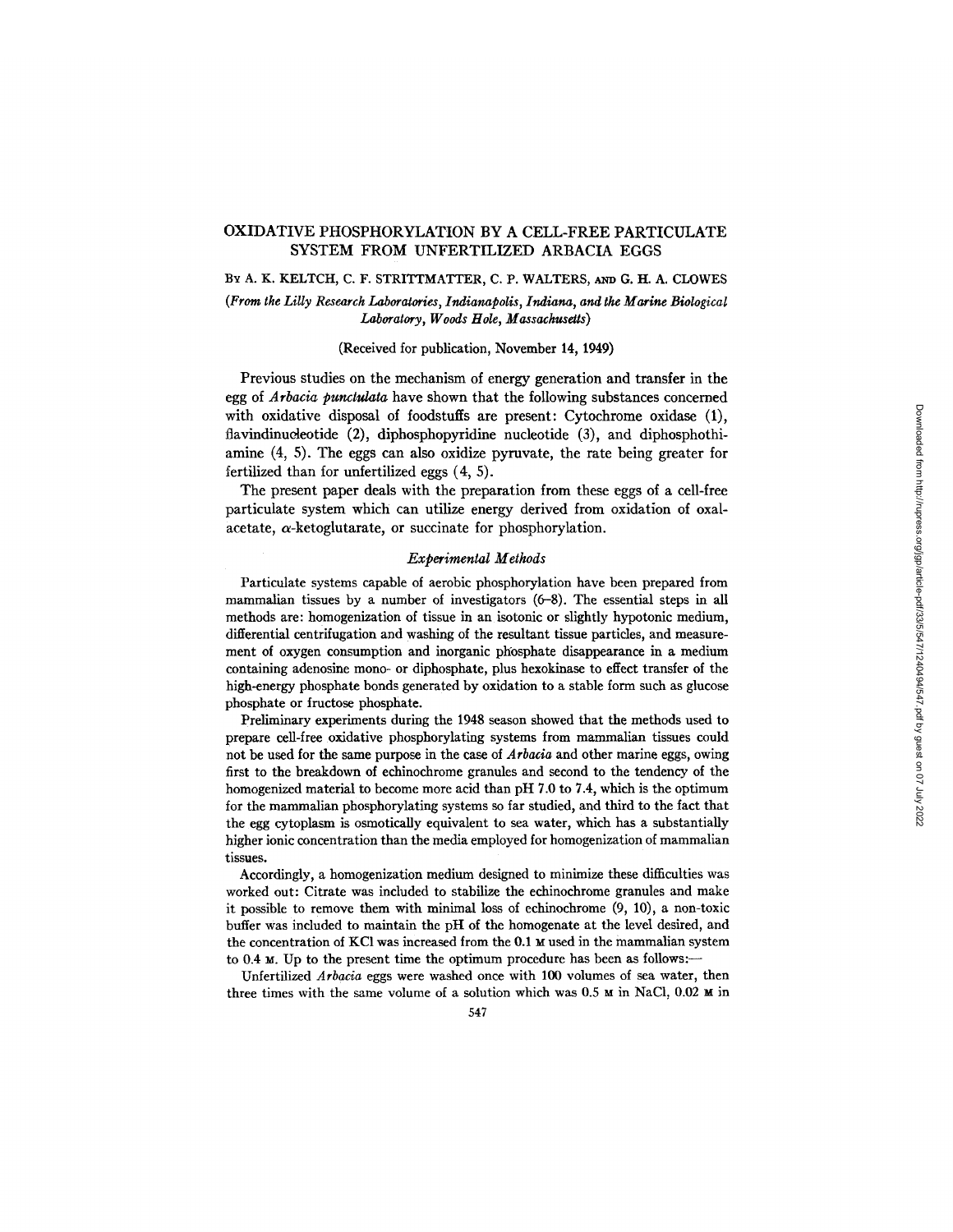NaHCO3, and adjusted to pH 7.9. Buffeting to pH 7.9 was important, as eggs washed with unbuffered solutions developed acid products which led to homogenates which were unable to induce phosphorylation.

After the last wash, when the eggs had settled, the supernatant fluid was siphoned off, and the eggs were transferred to a 15 ml. centrifuge tube which had previously been chilled to 5 $\degree$ C. The eggs were packed by centrifuging at 1000 g for 30 seconds at 5°C. From this point on, all operations except the final incubation step were performed at 5°C.

The packed eggs were then suspended in 5 volumes of homogenizing solution. This egg suspension was then alternately drawn into and forced out of a syringe three times through a No. 18 needle, a procedure which caused disintegration of 95 per cent or more of the eggs. The homogenizing solution was  $0.4 \text{ m}$  in potassium chloride,  $0.01 \text{ m}$ in sodium citrate, 0.05 M in glycylglycine, and was adjusted to pH 7.4.

The suspension of particles resulting from the homogenization was centrifuged in the angle head of a refrigerated centrifuge at  $5^{\circ}$ C. for 8 minutes at 1000 g (2400 R.P.M.; average radius, 14.5 cm.). The centrifuging produced three layers: a red bottom layer containing echinochrome granules and a few unfragmented eggs, a yellow-white middle yolk layer, and a hazy pinkish white supernatant layer which was used as the cell-free particulate system. The bottom two layers were discarded. An attempt to fractionate the supernatant layer further was postponed on account of the scarcity of eggs. The fraction stainable with Janus green (5 per cent of total egg volume), which is usually referred to by Harvey (11) as the mitochondrial fraction, was discarded with the yolk layer.

The measurements of oxygen uptake and inorganic phosphate disappearance were carried out as follows: All reagents<sup>1</sup> of the test system (Table I) were put into chilled Warburg vessels; the 0.6 ml. of the particulate system (equivalent to 0.1 ml. packed eggs) was added last. The flasks were quickly attached to the manometers, transferred to a bath at 20°C., and incubated with shaking at 53 cycles per minute and 7 cm. amplitude and oxygen consumption recorded for 60 minutes, following a preliminary 5 minute equilibration period. At the end of the incubation period the flasks were removed. 2.6 ml. chilled 11 per cent trichloracetic acid was added to a 1 ml. aliquot of the incubation mixture and used for determination of inorganic phosphorus according to Fiske and SubhaRow. The rest of the flask contents were used for determination of the final pH by glass electrode. The contents of parallel control flasks were analyzed at the beginning of the incubation period to determine the amount of inorganic phosphorus initially available. The initial apparent inorganic phosphorus content of these flasks averaged 175 micrograms, of which 96 micrograms were added as phosphate buffer; the source of the additional inorganic phosphorus is undefined and requires further investigation.

#### EXPERIMENTAL RESULTS

*Relation of Phosphorylation to*  $pH$ *.*—The activity of the phosphorylating system was found to be sharply dependent on pH. Maximal phosphorylation

<sup>1</sup> Experiments have been started to determine whether certain of these components are necessary and to find the optimum concentrations, but lack of good material has necessitated the postponement of further work on this subject until next season.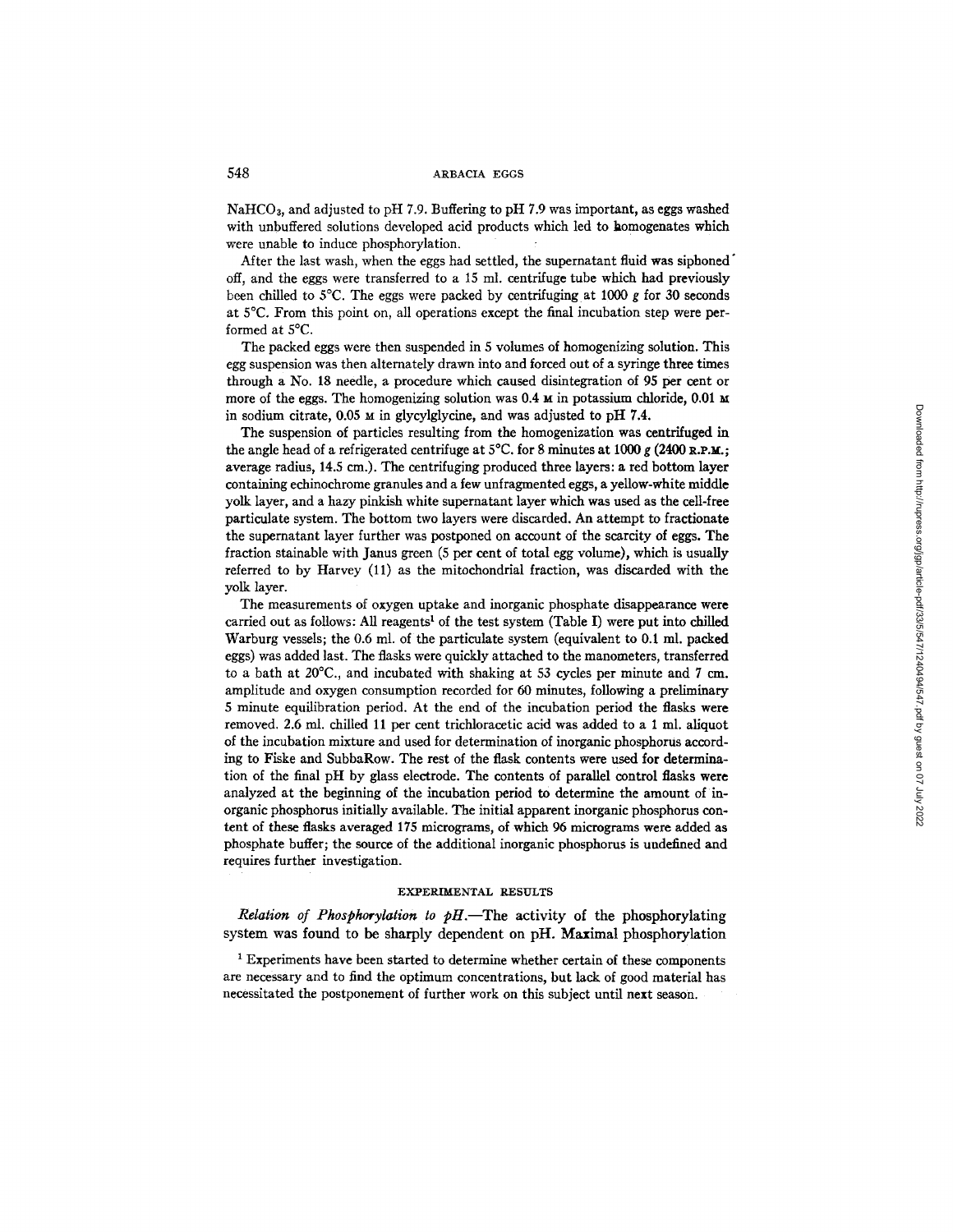with  $\alpha$ -ketoglutarate as substrate was obtained when the pH of the cell-free particulate system at the end of the homogenization was 7.2-7.3, corresponding to a final pH of 7.0-7.1 after completion of incubation (Table II).

*Dependence of Phosphorylation on Substrate for Oxidation.--In* mammalian tissue the highest efficiency of phosphorylation, as measured by the ratio of phosphorus esterified to oxygen consumed, has been observed when  $\alpha$ -ketoglutarate was used as substrate (6). It was of interest to determine whether

| v<br>× |
|--------|
|--------|

| Composition of Incubation Medium for Measurement of Oxygen Consumption and Phosphate |  |  |
|--------------------------------------------------------------------------------------|--|--|
| Removal by Cell-Free Particulate System from Unfertilized Eggs of Arbacia punctulata |  |  |

| Reagent                             | Concentration<br>stock solution | Volume stock<br>solution per<br>fiask | Final<br>concentration<br>in fiask |
|-------------------------------------|---------------------------------|---------------------------------------|------------------------------------|
|                                     | mu per i.                       | mi.                                   | mu per l.                          |
| Magnesium chloride                  | 200                             | 0.2                                   | 14                                 |
| Sodium fluoride                     | 500                             | 0.2                                   | 36                                 |
| Potassium chloride                  |                                 |                                       | $57*$                              |
|                                     |                                 |                                       | $1.4*$                             |
|                                     | 20                              | 0.2                                   | 1.4                                |
|                                     | 250                             | 0.2                                   | $27*$                              |
|                                     | 500                             | 0.1                                   | 36                                 |
|                                     | 112                             | 0.1                                   | 3.6                                |
| $Diphosphopyridine nucleotide$ :    | 5.6                             | 0.1                                   | 0.2                                |
|                                     | 0.2                             | 0.2                                   | 0.014                              |
| Adenosine triphosphate <sup>†</sup> | 10                              | 0.2                                   | 0.7                                |
| $\alpha$ -Ketoglutarate, † pH 7.2   | 140                             | 0.2                                   | 10                                 |

The above components plus 0.2 ml. yeast hexokinase solution were mixed in the main compartment of a chilled Warburg flask and the total volume was made to 2.2 ml. with water. Solutions of other reagents, such as substituted phenols, could be added in place of the water. Finally, 0.6 ml. of the cell-free phosphorylating system was added.

\* This value includes the reagent introduced with the homogenizing solution.

Source of reagents: diphosphopyridine nucleotide, Schwartz Laboratories; cytochrome C, Sigma Chemical Co. (no preservative); adenosine triphosphate, sodium salt, Rohm and Haas;  $\alpha$ -ketoglutaric acid, National Biochemicals Corporation.

or not oxidative phosphorylation by the cell-free particulate system from *Arbacia* eggs could be demonstrated to be dependent on presence of  $\alpha$ -ketoglutarate, or other substrates of the so called tricarboxylic acid cycle. This was found to be the case. In a typical experiment (Table III), the net amount of phosphorus esterified was (in micrograms per flask): no substrate, 13; with  $\alpha$ -ketoglutarate, 101; with oxalacetate, 91; with succinate, 53; a second typical experiment is given to illustrate the reproducibility of the measurements. These data were obtained with a phosphorylating system made by carrying out the homogenization at pH 6.9. At higher pH values, the rate of phosphorylation without added substrate is somewhat higher. In ten experiments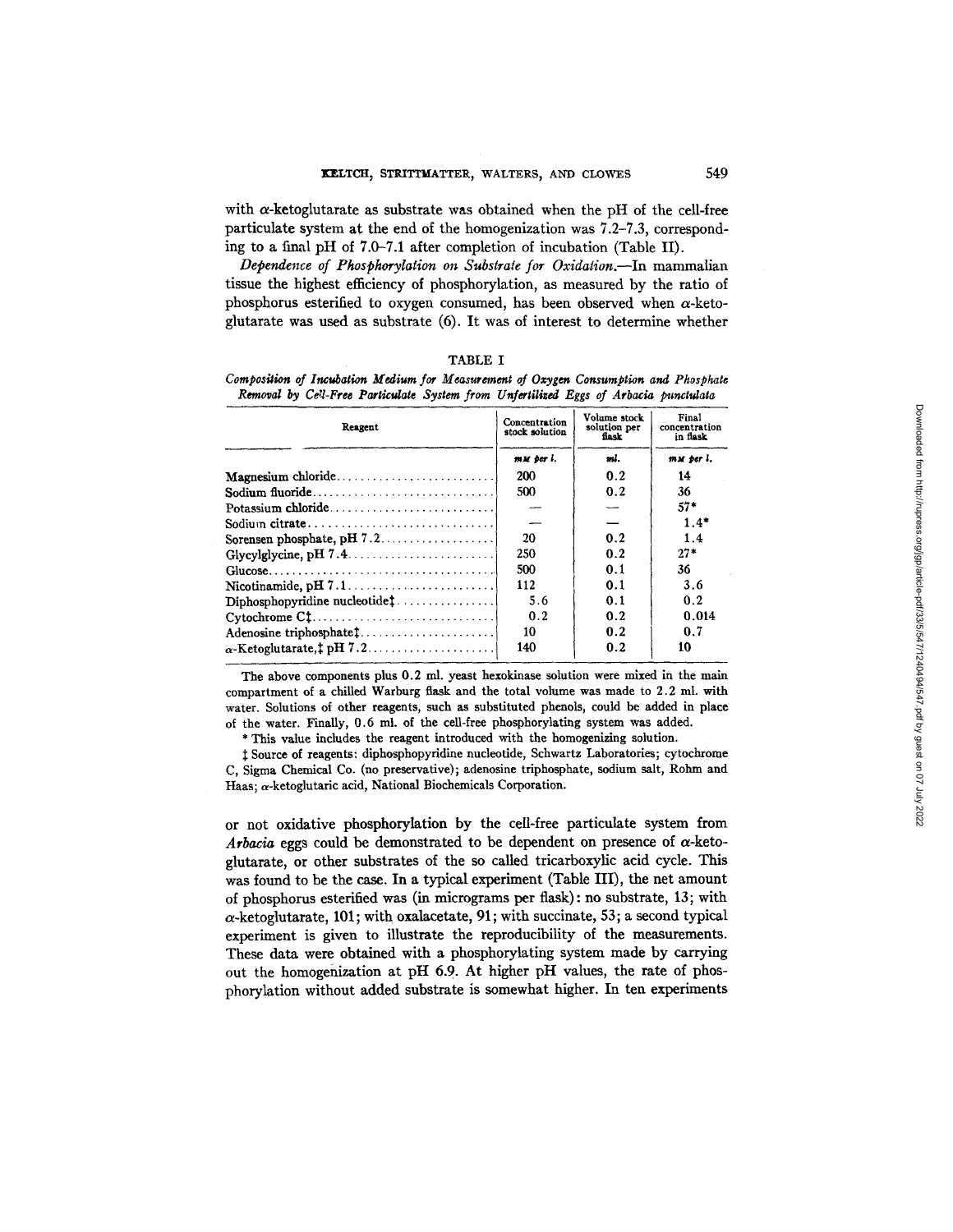# 550 ARBACIA EGGS

with homogenates of pH 7.1 to 7.3, the fraction of available phosphorus esterified was 38 per cent without substrate and 57 per cent with  $\alpha$ -ketoglutarate.

#### TABLE II

## *Relation of the pH of Homogenizing Solution to Pkosphorylation by Cell-Free Particulate*  System of Unfertilized Arbacia Eggs

The initial inorganic phosphorus was 175 micrograms per flask. The other contents of each flask were as shown in Table I.

| Homogenizing solution    | No. of<br>experiments | pH of particulate<br>suspension before<br>addition to flask | pH of flask contents<br>after 60 min.<br>incubation | Average per cent of<br>initial inorganic<br>phosphorus<br>disappearing |
|--------------------------|-----------------------|-------------------------------------------------------------|-----------------------------------------------------|------------------------------------------------------------------------|
| Unbuffered               |                       | 6.5                                                         | 6.6                                                 | 2                                                                      |
|                          |                       | 6.8                                                         | 6.8                                                 | 21                                                                     |
|                          | 3                     | 7.0                                                         | 6.8                                                 | 30                                                                     |
| Buffered with glycylgly- | 2                     | 7.1                                                         | 6.9                                                 | 43                                                                     |
| cine                     | 4                     | 7.2                                                         | 7.0                                                 | 61                                                                     |
|                          | 5                     | 7.3                                                         | 7.1                                                 | 61                                                                     |
|                          | 2                     | 7.4                                                         | 7.2                                                 | 51                                                                     |
|                          | 2                     | 7.5                                                         | 7.1                                                 | 50                                                                     |

## TABLE III

*Effect of Substrate on Oxygen Consumption and Phosphorylation by the Crude Cell-Free Particulate System Obtained from 0.1 M1. Unfertilized Arbacia Eggs* 

The substrates were added in an initial concentration of 10 mm per liter, and the initial available inorganic phosphorus was 175 micrograms.

| Date          | Substrate added         | Oxygen<br>consumption | Inorganic<br>phosphorus<br>disappearing |
|---------------|-------------------------|-----------------------|-----------------------------------------|
|               |                         | c.mm. per hr.         | µg. per hr.                             |
| $7 - 18 - 49$ | None                    | 24                    | 13                                      |
|               | $\alpha$ -Ketoglutarate | 34                    | 101                                     |
|               | Oxalacetate             | 30                    | 91                                      |
|               | Succinate               | 31                    | 53                                      |
| $7 - 28 - 49$ | None                    | 26                    | 4                                       |
|               | $\alpha$ -Ketoglutarate | 40                    | 97                                      |

These data do not, for two reasons, permit calculation of significant values of the P/O ratio, atoms P esterified/atoms oxygen used. In the first place, there was a substantial oxygen consumption in absence of added substrate, which was only in part coupled with phosphorylation. Experimental procedures to eliminate this baseline oxygen consumption could not be worked out because of the shortage of eggs. In the second place the net amount of inorganic phosphate esterified represents the difference between phosphate uptake and phos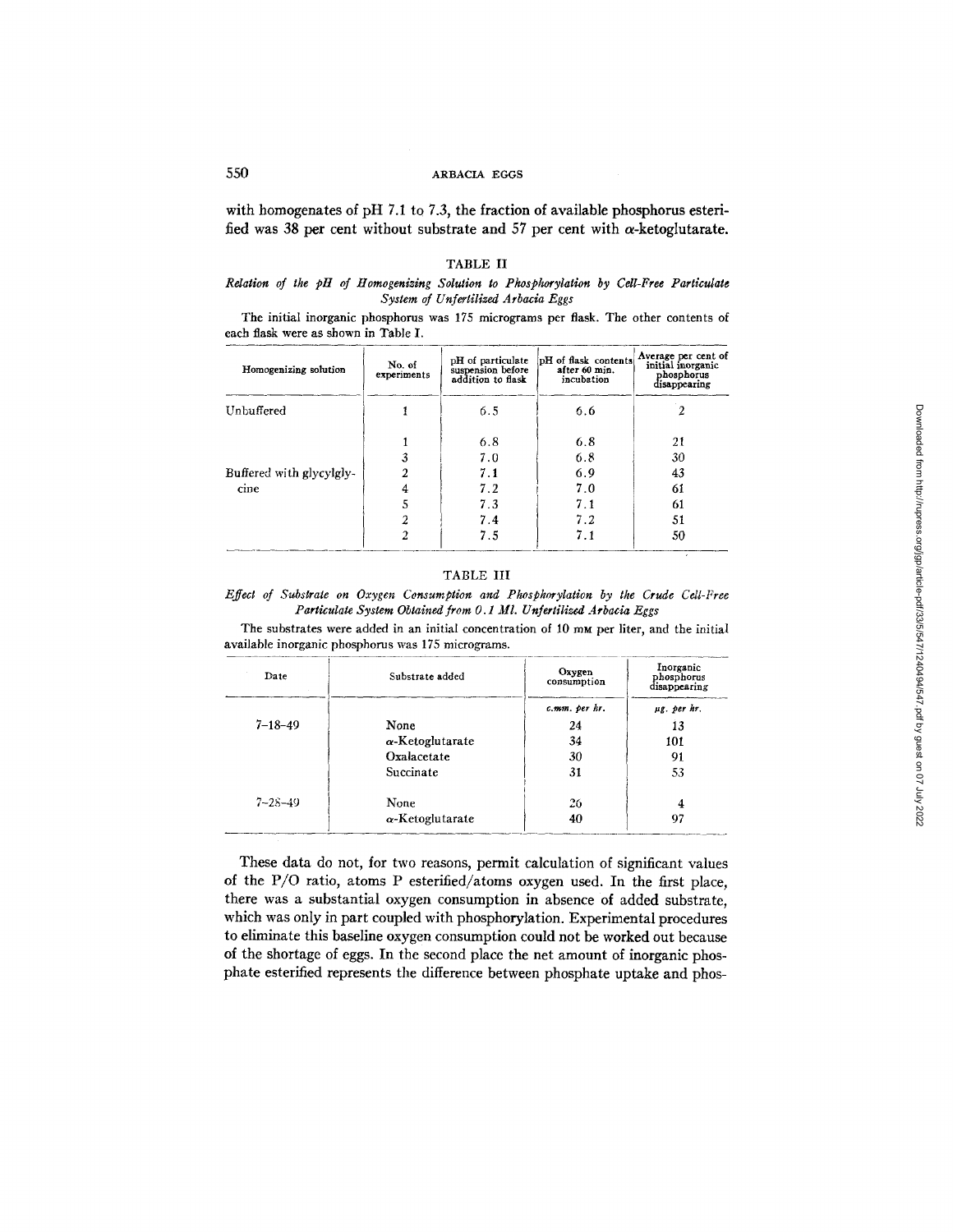phate liberation, as shown by data presented in the following paper. When phosphorylation is suppressed, there is a liberation of about 10 to 30 micrograms inorganic phosphorus per flask from some organic form.

Though further investigation will be required to establish absolute values for the rate of P uptake and for the P/O ratio, it is of interest to compare the oxygen consumption, phosphate uptake, and  $P/O$  ratio of the cell-free particulate system from *Arbacia* eggs (Table III) with those published, while the present investigation was in progress, for *Strongylocentrotus drobachiensis* by Lindberg and Ernster (12).

With  $\alpha$ -ketoglutarate as substrate the values for *Arbacia* (per gram wet eggs per hour) are: oxygen consumption, 340 c.mm.; P Uptake, 1010 micrograms, P/O ratio, 1.07. The corresponding approximate values for the cell-free preparation from *Strongylocentrotus* (calculated from Lindberg and Ernster's Table III, Experiment 5, run at 6°C.) are: oxygen consumption, 114 c.mm.; P uptake, 210 micrograms; P/O ratio, 0.67. It is likely that the P/O ratios could in both instances be improved by elimination of the fraction of the oxygen consumption which is not coupled with phosphorylation.

The oxygen consumption of the homogenate is substantially larger than that of the unfertilized eggs from which it is derived. With  $\alpha$ -ketoglutarate as substrate the oxygen uptake of the cell-free material derived from 1 gm. wet eggs averaged for ten experiments 340 c.mm. per hour at 20°C. This should be compared with oxygen consumption of intact eggs, 1 gm. wet weight of which consumed in the case of unfertilized eggs approximately 70 c.mm. and in the case of fertilized eggs approximately 310 c.mm. per hour at 20°C.

Earlier attempts to demonstrate succinate oxidation by cell-free homogenates of *Arbacia* eggs were unsuccessful (1, 13, 14). It was suspected that this might be due to the action of echinochrome, which in the oxidized form is a substi. tuted naphthoquinone (15) capable of oxidizing sulfhydryl groups which are known to be essential for succinoxidase activity (16). Crane and Keltch (17) effected a partial elimination of echinochrome and in a preceding portion of this communication a method has been reported whereby the echinochrome content of the cell-free homogenate has been reduced to a minimum. As a result it has been possible to demonstrate that addition of succinate enhances oxygen consumption and phosphate esterification by a cell-free system derived from *Arbacia* eggs. Moreover, inhibition of succinate oxidation in heart muscle through a specific action of certain naphthoquinones on a respiratory step between cytochrome  $c$  and cytochrome  $b$  has been postulated (18). The bearing of these observations upon the mechanism by which echinochrome suppresses the succinoxidase activity of the eggs merits further investigation.

*Miscellaneous Observations.*--In an effort to achieve optimum conditions for phosphorylation, the make-up of the solution used to wash the eggs was varied, using a constant composition for the homogenization medium, and *rice versa.*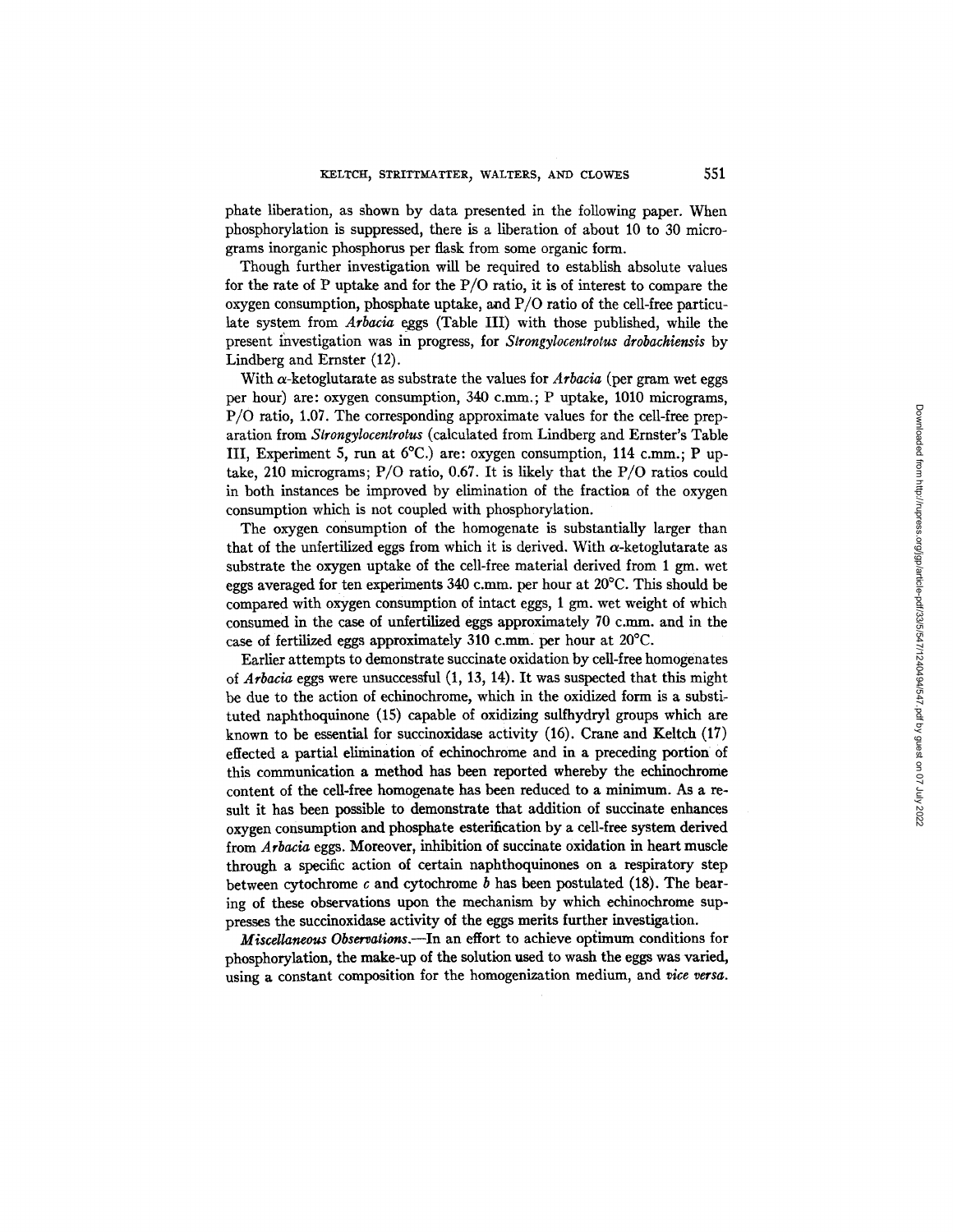#### 552 ARBACIA EGGS

For washing, solutions of NaC1 or of KC1, and mixtures of the two, were used at total concentrations of  $0.4$  and  $0.5 ~\text{m}$ . Optimum results were obtained with 0.5  $\times$  NaCl. For homogenization, solutions of 0.4  $\times$  or 0.5  $\times$  KCl, of 0.4  $\times$ or 0.5  $\texttt{M}$  NaCl, mixtures of NaCl and KCl of 0.5  $\texttt{M}$  total concentration, or 0.9  $\texttt{M}$ sucrose were tried. Each solution also contained  $0.01 \text{ m}$  citrate and  $0.05 \text{ m}$ glycylglycine. That containing  $0.4 \times \text{KCl}$  gave the optimum phosphorylation so far observed.

Certain homogenates were unable to esterify phosphorus; these were brown instead of the customary pinkish white at the end of the differential centrifugation. The brown color was not a function of the pH, as both the pinkish white active preparations and the brown inactive preparations were obtained in the range pH 6.9-7.2. It was observed that the brown homogenates came invariably from eggs of urchins which had been stored for some days inside the laboratory or of urchins which had nearly empty ovaries at the time of sacrifice.

The authors wish to express their appreciation to Dr. M. E. Krahl, of Washington University, for his advice in planning and interpreting these experiments.

#### **SUMMARY**

1. A cell-free particulate system capable of effecting oxidative phosphorylation has been prepared from unfertilized eggs of *Arbacia punaulata.* 

A substantial increase in phosphorylation can be produced by addition of a-ketoglutarate, oxalacetate, or succinate, the magnitude of the increase being greatest with  $\alpha$ -ketoglutarate.

The activity of the phospborylating system is sharply dependent on maintenance of a comparatively narrow pH range during both the preparation of the particulate system and its subsequent incubation with oxidizable substrate.

2. The maximum oxygen consumption of the cell-free particulate system derived from a given weight of unfertilized eggs is about three times that of the same weight of intact unfertilized eggs and approximately the same as that of an equal weight of fertilized eggs.

3. The data indicate that generation of high-energy phosphate bonds in the *Arbacia* egg is coupled, as it is in mammalian liver or kidney, with the functioning of the tricarboxylic acid cycle.

#### BIBLIOGRAPHY

- 1. Krahl, M. E'., Keltch, A. K., Neubeck, C. E., and Clowes, G. H. A., *J. Gen. Physiol.,* 1941, 24, 597.
- 2. Krahl, M. E., Keltch, A. K., and Clowes, G. H. A., *Proc. Soc. Exp. Biol. and*  Med., 1940, 45, 719.
- 3. Krahl, M. E., Jandorf, B. J., and Clowes, *G. H. A., J. Gen. Physiol.,* 1942, **25,**  733.